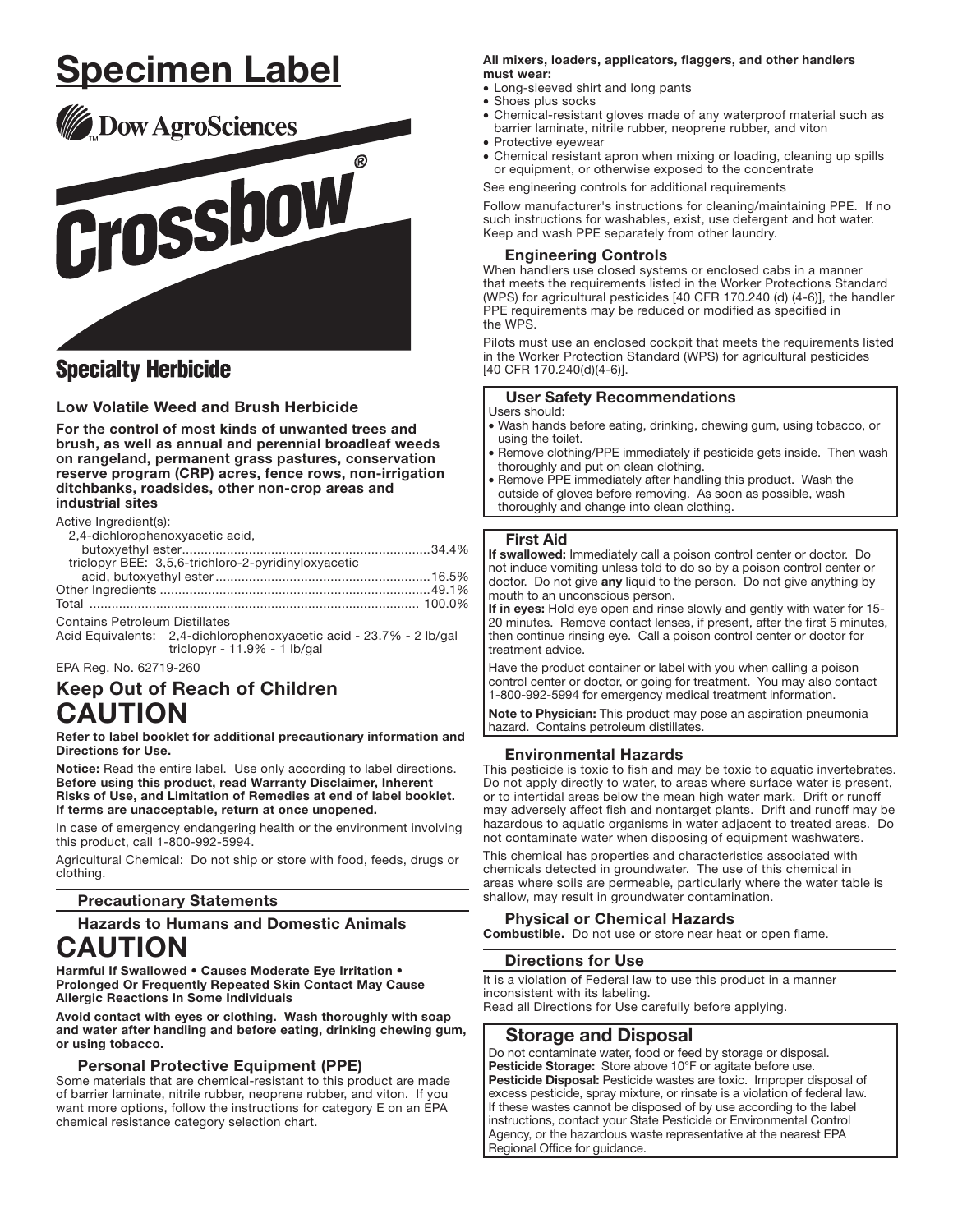# Storage and Disposal (Cont.)

Nonreflllable containers 5 gallons or less: Container Handling: Nonrefillable container. Do not reuse or refill

this container�

Triple rinse or pressure rinse container (or equivalent) promptly after emptying. Triple rinse as follows: Empty the remaining contents into application equipment or a mix tank and drain for 10 seconds after the flow begins to drip. Fill the container 1/4 full with water and recap. Shake for 10 seconds. Pour rinsate into application equipment or a mix tank or store rinsate for later use or disposal. Drain for 10 seconds after the flow begins to drip. Repeat this procedure two more times. Pressure rinse as follows: Empty the remaining contents into application equipment or a mix tank and continue to drain for 10 seconds after the flow begins to drip. Hold container upside down over application equipment or mix tank or collect rinsate for later use or disposal. Insert pressure rinsing nozzle in the side of the container, and rinse at about 40 psi for at least 30 seconds. Drain for 10 seconds after the flow begins to drip. Then offer for recycling if available or puncture and dispose of in a sanitary landfill, or by incineration, or by other procedures allowed by state and local authorities.

#### Reflllable containers 5 gallons or larger:

Container Handling: Refillable container. Refill this container with pesticide only. Do not reuse this container for any other purpose. Cleaning the container before flnal disposal is the responsibility of the person disposing of the container. Cleaning before refilling is the responsibility of the refiller. To clean the container before final disposal, empty the remaining contents from this container into application equipment or a mix tank. Fill the container about 10% full with water and, if possible, spray all sides while adding water. If practical, agitate vigorously or recirculate water with the pump for two minutes. Pour or pump rinsate into application equipment or rinsate collection system. Repeat this rinsing procedure two more times. Then offer for recycling if available, or puncture and dispose of in a sanitary landflll, or by incineration, or by other procedures allowed by state and local authorities.

#### Nonreflllable containers 5 gallons or larger:

Container Handling: Nonrefillable container. Do not reuse or refill this container.

Triple rinse or pressure rinse container (or equivalent) promptly after emptying. Triple rinse as follows: Empty the remaining contents into application equipment or a mix tank. Fill the container 1/4 full with water. Replace and tighten closures. Tip container on its side and roll it back and forth, ensuring at least one complete revolution, for 30 seconds. Stand the container on its end and tip it back and forth several times. Turn the container over onto its other end and tip it back and forth several times. Empty the rinsate into application equipment or a mix tank or store rinsate for later use or disposal. Repeat this procedure two more times. Pressure rinse as follows: Empty the remaining contents into application equipment or a mix tank and continue to drain for 10 seconds after the fiow begins to drip. Hold container upside down over application equipment or mix tank or collect rinsate for later use or disposal. Insert pressure rinsing nozzle in the side of the container, and rinse at about 40 psi for at least 30 seconds. Drain for 10 seconds after the flow begins to drip. Then offer for recycling if available, or puncture and dispose of in a sanitary landflll, or by incineration, or by other procedures allowed by state and local authorities.

# **General Information**

֚֡֡֬֕

Crossbow® specialty herbicide is recommended for control of most species of unwanted woody plants, as well as annual and perennial broadleaf weeds, growing on rangeland, permanent grass pastures, CRP, fence rows, non-irrigation ditchbanks, roadsides, other non-crop areas, and industrial sites.

# general Use Precautions and Restrictions

For use on plants in non-crop and non-timber areas only. Not for use on crops, timber, or other plants being grown for sale or other commercial use, or for commercial seed production, or for research purposes.

Apply this product only as specified on this label.

Be sure that use of this product conforms to all applicable regulations.

#### Application Restrictions

Do not apply this product in a way that will contact workers or other persons, either directly or through drift. Only protected handlers may be in the area during application.

# Entry Restrictions

Do not allow people (or pets) to enter the treated area until sprays have dried.

This product may not be applied to forage that is to be cut and sold for commercial purposes.

#### Chemigation

Do not apply this product through any type of irrigation system.

Foliar sprays should be applied during warm weather when brush and weeds are actively growing. Application under drought conditions may provide less than desirable results. Use low spray pressures to minimize spray drift. Apply Crossbow in a manner to avoid contacting nearby susceptible crops or other desirable plants and to avoid contaminating water intended for irrigation or domestic use. Read and follow all use precautions given on this label.

Do not use on bentgrass. Do not use on newly seeded grasses until grass has established a good root system and is tillering.

Do not reseed pastures within a minimum of three weeks after treatment.

Do not spray pastures containing desirable broadleaf forbs, especially legumes such as clover, unless injury or loss of such plants can be tolerated. However, the stand and growth of established grasses usually is improved, particularly when rainfall is adequate and grazing is deferred.

Do not apply Crossbow directly to, or otherwise permit it to come into direct contact with cotton, grapes, tobacco, vegetable crops, citrus, fiowers, fruit or ornamental trees, or other desirable broadleaf plants and do not permit spray mists containing it to drift onto them.

Under conditions which are conducive to evaporation (high temperatures and low humidity), vapors from this product may injure susceptible crops growing nearby. Excessive amounts of this herbicide in the soil may temporarily inhibit seed germination and plant growth.

Crossbow is formulated as a low volatile ester. However, the combination of spray contact with impervious surfaces, such as roads and rocks, and increasing ambient air temperatures, may result in an increase in the volatility potential for this herbicide, increasing a risk for off-target injury to sensitive crops such as grapes and tomatoes.

#### **Grazing and Haying Restrictions**

Except for lactating dairy animals, there are no grazing restrictions following application of this product.

Grazing Lactating Dairy Animals: Do not allow lactating dairy animals to graze treated areas until the next growing season following application of this product.

Do not harvest hay for 14 days after application.

Grazed areas of non-cropland and forestry sites may be spot treated if they comprise no more than 10% of the total grazable area.

Slaughter Restrictions: During the season of application, withdraw livestock from grazing treated grass at least 3 days before slaughter.

#### Avoid Injurious Spray Drift

Applications should be made only when hazards from spray drift are at a minimum. Very small quantities of spray, which may not be visible may seriously injure susceptible plants. Do not spray when wind is blowing toward susceptible crops or ornamental plants near enough to be injured. Spray drift can be reduced by adding a spray thickening agent such as Nalco-Trol, Liberate, Chem-Trol or equivalent to the spray mixture. If a spray thickening agent is used, follow all use recommendations and precautions on the product label.

With ground broadcast equipment, drift can be reduced by keeping the spray boom as low as possible; by applying no less than 20 gallons of spray per acre; by keeping the operating spray pressures at the lower end of the manufacturer's recommended pressures for the speciflc nozzle type used (low pressure nozzles are available from spray equipment manufacturers); and by spraying when the wind velocity is low (follow state regulations). Avoid calm conditions which may be conducive to air inversions. In hand-gun applications, select the minimum spray pressure that will provide adequate plant coverage (without forming a mist). The use of a mistblower is not recommended.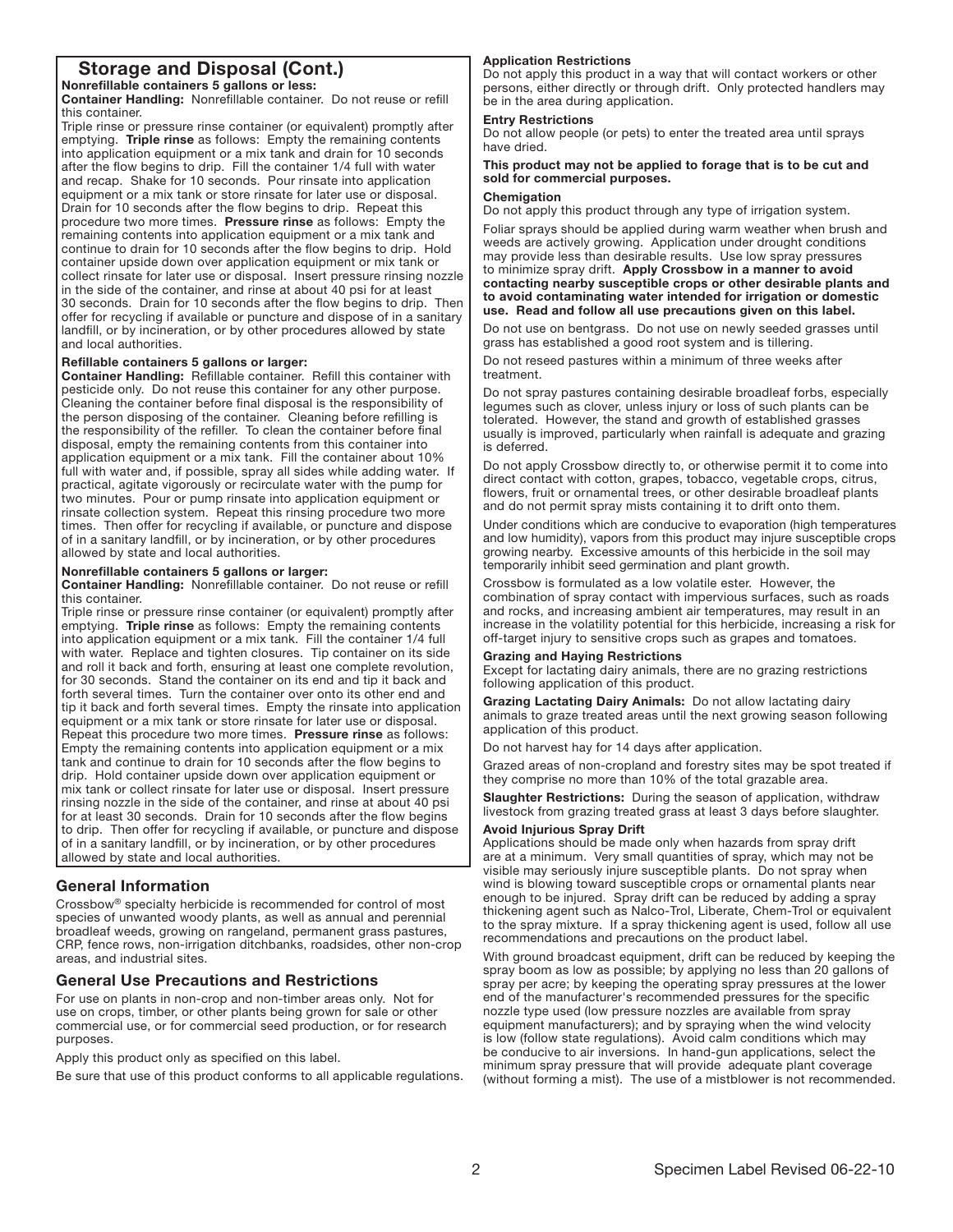With aerial applications, use a drift control system such as Microfoil or Thru-Valve booms, or use Nalco-Trol or Arborchem 38-F drift control additive or equivalent. Keep spray pressures low enough to provide coarse spray droplets. Do not use a thickening agent with the Microfoil or the Thru-Valve booms, or other systems that cannot accommodate thick sprays.

# Spray Drift Management

Avoiding spray drift at the application site is the responsibility of the applicator and the grower. The interactions of many equipment and weather related factors determine the potential for spray drift. The applicator and the grower are responsible for considering all these factors when making decisions.

2,4-D esters may volatilize during conditions of low humidity and high temperatures. Do not apply during conditions of low humidity and high temperatures.

#### Droplet Size

When applying sprays that contain 2,4-D as the sole active ingredient, or when applying sprays that contain 2,4-D mixed with active ingredients that require a coarse or coarser spray, apply only as a coarse or coarser spray (ASAE standard 572) or a volume mean diameter of 385 microns or greater for spinning atomizer nozzles.

When applying sprays that contain 2,4-D mixed with other active ingredients that require a medium or more fine spray, apply only as a medium or coarser spray (ASAE standard 572) or a volume mean diameter of 300 microns or greater for spinning atomizer nozzles.

#### Wind Speed

Do not apply at wind speeds greater than 10 mph. Only apply this product if the wind direction favors on-target deposition and there are not sensitive areas (including, but not limited to, residential areas, bodies of water, known habitat for nontarget species, nontarget crops) within 250 feet downwind. If applying a medium spray, leave one swatch unsprayed at the downwind edge of the treated field.

#### Temperature Inversions

If applying at wind speeds less than 3 mph, the applicator must determine if: a) conditions of temperature inversion exist, or b) stable atmospheric conditions exist at or below nozzle height. Do not make applications into areas of temperature inversions or stable atmospheric conditions.

#### Susceptible Plants

Do not apply under circumstances where spray drift may occur to food, forage, or other plantings that might be damaged or crops thereof rendered unfit for sale, use or consumption. Susceptible crops include, but are not limited to, cotton, okra, fiowers, fruit trees, grapes (in growing stage), fruit trees (foliage), soybeans (vegetative stage), ornamentals, sunfiowers, tomatoes, beans, and other vegetables, or tobacco. Small amounts of spray drift that may not be visible may injure susceptible broadleaf plants.

#### Other State and Local Requirements

Applicators must follow all state and local pesticide drift requirements regarding application of 2,4-D herbicides. Where states have more stringent regulations, they must be observed.

#### Equipment

All aerial and ground application equipment must be properly maintained and calibrated using appropriate carriers or surrogates.

#### Aerial Application

The boom length must not exceed 75% of the wingspan or 90% of the rotor blade diameter.

Release spray at the lowest height consistent with efficacy and flight safety. Do not release spray at a height greater than 10 feet above the crop canopy unless a greater height is required for aircraft safety. This requirement does not apply to forestry or rights-of-way applications.

When applications are made with a crosswind, the swath will be displaced downwind. The applicator must compensate for this by adjusting the path of the aircraft upwind.

# **Ground Boom Application**

Do not apply with a nozzle height greater than 4 feet above the crop canopy.

2,4-D esters may volatilize during conditions of low humidity and high temperatures. Do not apply during conditions of low humidity and high temperatures.

# Mixing Directions

Crossbow in water forms an emulsion (not a solution), and separation may occur unless the spray mixture is agitated continuously.

Water Spray: Fill the spray tank about half full with clean water. Then add the Crossbow and complete filling the tank with agitation running. Mix thoroughly and continue moderate agitation while spraying.<br>

| <b>Size of Sprayer</b> | <b>Amount of Crossbow Required for Spray Mixture</b> |            |             |
|------------------------|------------------------------------------------------|------------|-------------|
| (Gallons)              | 1%                                                   | 1.5%       | 4%          |
|                        | 1 $1/3$ fl oz                                        | $2$ fl oz  | 5 1/3 fl oz |
|                        | 4 fl oz                                              | 6 fl oz    | 1 pt        |
| 5                      | 6 2/3 fl oz                                          | $10f$ l oz | $12/3$ pt   |
| 50                     | 2 gt                                                 | 3 gt       | 2 gal       |
| 100                    | 1 gal                                                | $1.5$ gal  | 4 gal       |

# Application Instructions Restrictions:

#### Rangeland and Permanent Pastures

- Preharvest Interval: Do not cut forage for hay within 14 days of application. For program lands, such as CRP, consult program rules to determine whether grass or hay may be used. The more restrictive requirements of the program rules or this label must be followed.
- Maximum Application Rate: Apply no more than 1 gallon (1 lb ae triclopyr + 2 lb ae 2,4-D) per acre per growing season on range and pasture sites, including rights of way, fence rows or any area where grazing or harvesting is allowed.
- Use 2 gallons or more of spray solution per acre.
- Do not make more than one application per year.
- Do not apply within 30 days of previous application.
- If grass is to be cut for hay, Agricultural Use Requirements for the Worker Protection Standard are applicable.

#### Non-Cropland

#### Postemergence (Annual and Perennial Weeds):

- Do not make more than two applications per year
- • Maximum of 1 gallon (1 lb ae triclopyr + 2 lb ae per acre 2,4-D) per application.
- Minimum of 30 days between application.
- Use 2 gallons or more of spray solution per acre.
- Postemergence (Woody Plants):
- Limited to 1 application per year.
- • Maximum of 2 gallons (2 lb ae triclopyr + 4 lb ae per acre 2,4-D) per year.
- Use 2 gallons or more of spray solution per acre.

Applications to non-cropland areas are not applicable to treatment of commercial timber or other plants being grown for sale or other commercial use, or for commercial seed production, or for research purposes.

# general Weed Control

# Broadcast Treatment (Ground Equipment and Helicopter)

Use up to 1 1/2 gallons of Crossbow per acre in enough water to deliver 10 to 30 gallons of total spray per acre. Apply when weeds are actively growing. Best time for treatment of biennial and winter annual weeds is when the plants are in the rosette stage. Treat when plants are actively growing. Re-treatment of hard-to-control weeds such as field bindweed, chicory, dogfennel, goldenrod, horsenettle, kudzu, milkweed, perennial sowthistle, leafy spurge, and Canada thistle may be necessary. See recommendations regarding the use of drift control additives as listed in the General Use Precautions section under Avoid Injurious Spray Drift.

# Spot Treatment

To control broadleaf weeds in small areas with a hand sprayer, use 4 to 6 fi oz of Crossbow in 3 gallons of water and spray to thoroughly wet all foliage.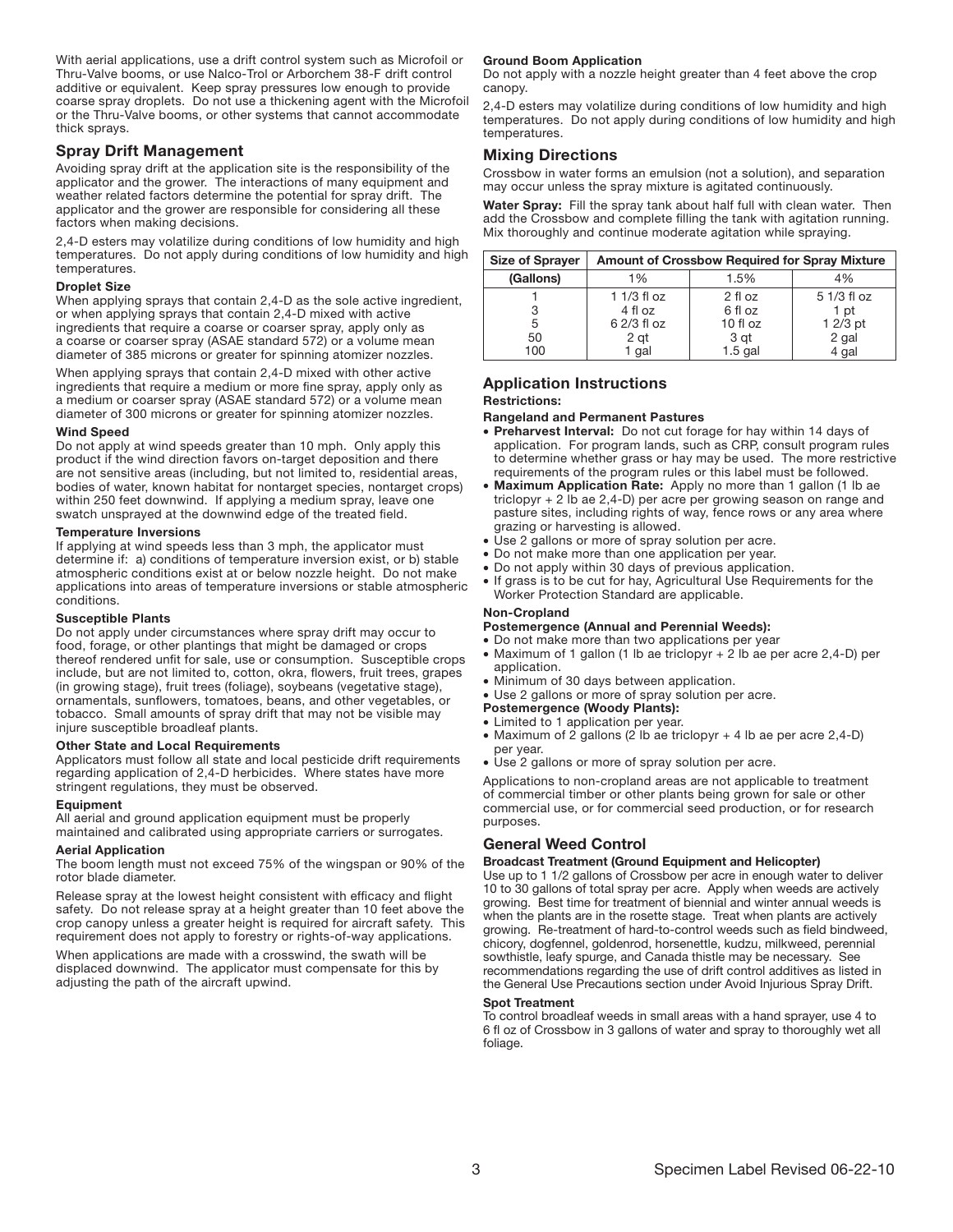| <b>High Volume Foliar Treatment or Spot Treatment</b>                                                                                                                  |                                                                                                                                                                                                                                                                                                          |                                                                                                                                                                                                                                                                                                                                                                                                                                                                                                                                                                                                                                  |                                                                                                                                                                                                                                                                                                                                                                                                                                                                                            |  |  |
|------------------------------------------------------------------------------------------------------------------------------------------------------------------------|----------------------------------------------------------------------------------------------------------------------------------------------------------------------------------------------------------------------------------------------------------------------------------------------------------|----------------------------------------------------------------------------------------------------------------------------------------------------------------------------------------------------------------------------------------------------------------------------------------------------------------------------------------------------------------------------------------------------------------------------------------------------------------------------------------------------------------------------------------------------------------------------------------------------------------------------------|--------------------------------------------------------------------------------------------------------------------------------------------------------------------------------------------------------------------------------------------------------------------------------------------------------------------------------------------------------------------------------------------------------------------------------------------------------------------------------------------|--|--|
| 1% Mixture                                                                                                                                                             | 1% Mixture                                                                                                                                                                                                                                                                                               | 1 to 1.5% Mixture                                                                                                                                                                                                                                                                                                                                                                                                                                                                                                                                                                                                                | 1.5% Mixture                                                                                                                                                                                                                                                                                                                                                                                                                                                                               |  |  |
| <b>Foliar Broadcast Applications</b>                                                                                                                                   |                                                                                                                                                                                                                                                                                                          |                                                                                                                                                                                                                                                                                                                                                                                                                                                                                                                                                                                                                                  |                                                                                                                                                                                                                                                                                                                                                                                                                                                                                            |  |  |
| 1 gt/acre                                                                                                                                                              | 2 gt/acre                                                                                                                                                                                                                                                                                                | $2 - 4$ at/acre                                                                                                                                                                                                                                                                                                                                                                                                                                                                                                                                                                                                                  | 4 at/acre                                                                                                                                                                                                                                                                                                                                                                                                                                                                                  |  |  |
| blueweed (B)<br>buttercup, annual (A)<br>horseweed, (marestail) (A)<br>lambsquarters, common (A)<br>mustard, wild (A)<br>ragweed, common (A)<br>spurge, thyme-leaf (A) | bedstraw, annual (A)<br>bluebur (A)<br>burdock (B)<br>clover, white sweet (B)<br>clover, bur (A)<br>cocklebur (A)<br>croton, wooly (A)<br>dogbane, hemp (P) (TG)<br>ironweed, tall (P)<br>lettuce, wild (A,WA)<br>mustard, tansy (WA)<br>radish, wild (A)<br>ragwort, tansy (B)<br>shepherd's purse (WA) | amaranth, spiny (A)<br>buttercup, tall (P)<br>chickweed, mouseear (P)<br>clover, white (P)<br>dandelion (P)<br>dock, curly (P)<br>galinsoga, hairy (A)<br>goatsbeard (A,B)<br>henbit (B,WA)<br>ironweed, western (P)<br>ivy, ground (P)<br>kochia (A)<br>lespedeza (A)<br>oxalis (P)<br>pennycress, field (WA)<br>pepperweed, field (A,B)<br>pigweed, redroot (A)<br>plantain, broadleaf (P)<br>plantain, narrow-leaf (P)<br>purslane, annual (A)<br>sneezeweed, bitter (A)<br>sowthistle, annual (A)<br>sunflower (A)<br>thistle, Russian (A)<br>vetch (P)<br>violet, wild (P)<br>wormwood, biennial (B)<br>yellow rocket (P,B) | bindweed, field (P) (TG)<br>carrot, wild (B)<br>chicory (P) suppression<br>cinquefoil (A,B,P)<br>dogfennel (P) suppression<br>fleabane, annual (A,B)<br>goldenrod (P) (TG)<br>horsenettle (P)<br>kudzu (P) (TG)<br>marshelder (A)<br>milkweed (P) suppression<br>pepperweed, perennial (P)<br>pokeweed (P)<br>sesbania, hemp (A)<br>sowthistle, perennial (P) (TG)<br>spurge, leafy (P) (TG)<br>thistle, bull (B)<br>thistle, Canada (P) (TG)<br>thistle, musk (nodding) (B)<br>varrow (P) |  |  |

(A) Annual; (B) Biennial; (WA) Winter Annual; (P) Perennial; (TG) Top growth control only. Repeat treatment may be necessary. Note: Best time for treatment of biennial and winter annuals is when plants are in the rosette stage.

#### Use in Liquid Nitrogen Fertilizer

Crossbow may be combined with liquid nitrogen fertilizer suitable for foliar application to accomplish weeding and feeding of grass pastures in one operation. Use Crossbow in accordance with recommendations for grass pastures as given on this label. Use liquid fertilizer at rates recommended by supplier or Extension Service Specialist. Test for mixing compatibility using desired procedure and spray mix proportions in clear glass jar before mixing in spray tank. A compatibility aid such as Unite or Compex may be needed in some situations. Compatibility is best with straight liquid nitrogen fertilizer solutions. Mixing with N-P-K solutions or suspensions may not be satisfactory even with the addition of compatibility aid. Premixing Crossbow with 1 to 4 parts water may help in difficult situations.

Fill the spray tank about half full with the liquid fertilizer, then add the herbicide with agitation and complete filling the tank with fertilizer. Apply immediately and continue agitation in the spray tank during application. Do not store spray mixture. Application during very cold weather (near freezing) is not advisable.

Note: Do not use spray equipment for other applications to land planted, or to be planted to susceptible crops or desirable plants, unless it has been determined that all phytotoxic herbicide residue has been removed by thorough cleaning of the equipment.

#### Conservation Reserve Program (CRP) for Established Permanent grass Stands

Use Crossbow on CRP acres only when the perennial grasses are established. Conditions that stress grasses, such as drought, will increase potential for injury to the grasses.

Restrictions: When applying to CRP lands, follow all applicable state and federal regulations. Follow the most severe grazing restriction imposed by the pesticide label or by the USDA Acreage Conservation Reserve Program. After that time period, follow local (CRP) guidelines regarding cropping and haying restrictions. Do not use Crossbow if legumes are a desired cover crop during CRP. Do not use on bentgrass or newly seeded grass.

#### **Broadcast Application (Ground or Aerial)**

Apply 1 to 2 quarts of Crossbow for small weed control or up to 1.5 gallons of Crossbow for deep-rooted perennial and susceptible woody species control using enough water to deliver 10 or more gallons of total spray volume per acre.

Follow precautions and recommendations outlined under Foliar Low-Volume Broadcast Applications.

For basal and dormant brush treatments, follow application directions listed in Woody Plant Control.

# Woody Plant Control

#### Easy to Control Species

1.5 gallons per acre broadcast application or 1 to 1.5% mixtures for high volume foliar applications.

| alder                 | cottonwood              | sassafras (top growth   |
|-----------------------|-------------------------|-------------------------|
| ash                   | dogwood                 | scotch broom            |
| beech                 | elderberry              | sumac                   |
| birch                 | hawthorn                | sycamore                |
| blackberry            | honeysuckle             | tamarack                |
| black locust          | maples (except bigleaf  | wax myrtle (top growth) |
| boneset               | and vine <sup>1</sup> ) | white oak               |
| cascara               | multiflora rose         | wild grape              |
| Ceanothus spp.        | poison ivy              | willow                  |
| cherry (except black) | poison oak              |                         |

<sup>1</sup>Basal or dormant stem application only

#### harder to Control Species

High volume applications, 1.5% mixture, conventional basal or dormant stem applications are recommended. A broadcast rate of 2 gallons per acre will increase the degree of control of these species..

| buckbrush (Symphoricarpos spp.) | pine (suppression)             |
|---------------------------------|--------------------------------|
| (suppression)                   | Russian olive                  |
| common persimmon (suppression)  | salmonberry (suppression)      |
| elm (except winged elm)         | sweetaum                       |
| hazel                           | trumpetcreeper (suppression)   |
| honeylocust (suppression)       | Virginia creeper (suppression) |

#### high volume Foliar Applications Through handguns

Using a power or hand pressured spray gun, apply a foliar wetting spray containing 1 to 1 1/2 gallons of this product in sufficient water to make 100 gallons of total spray mix. See mixing chart under Mixing Directions for preparing small amounts of this 1 to 1.5% spray mix.

Spray to give thorough coverage of the foliage, wetting all leaves and green stems to the drip point. Depending on the plant size and foliage density, the total amount of required spray is usually 100 to 200 gallons per sprayed acre.